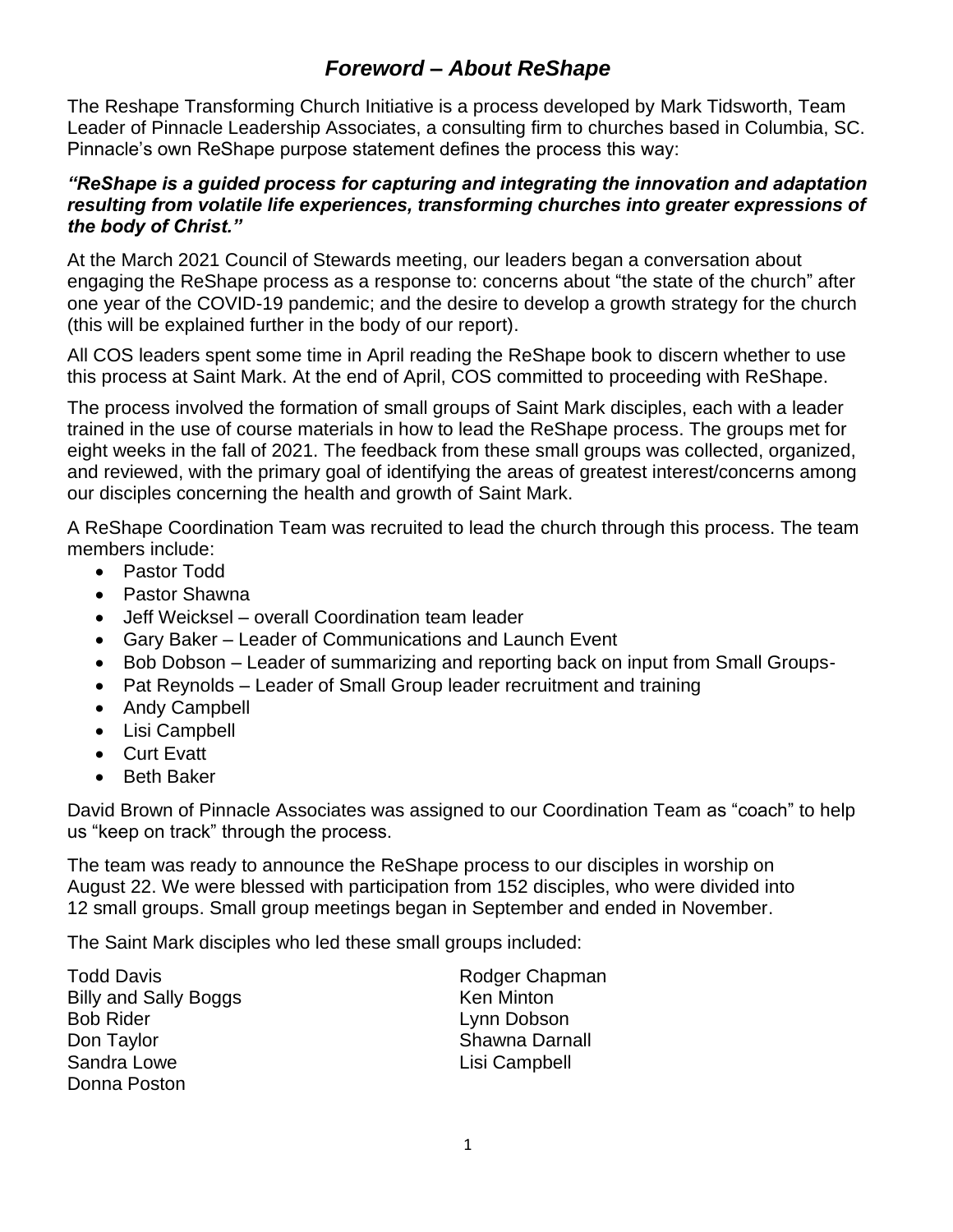We thank these small group leaders for their invaluable contributions to the ReShape effort without them, this study would not have been possible.

The coordination team has been working since then on organizing the responses from the small groups and discerning what these responses were telling us about our disciples' hopes and dreams for Saint Mark. Our report is on the pages to follow.

Jeff Weicksel – ReShape Coordination Team leader January 2022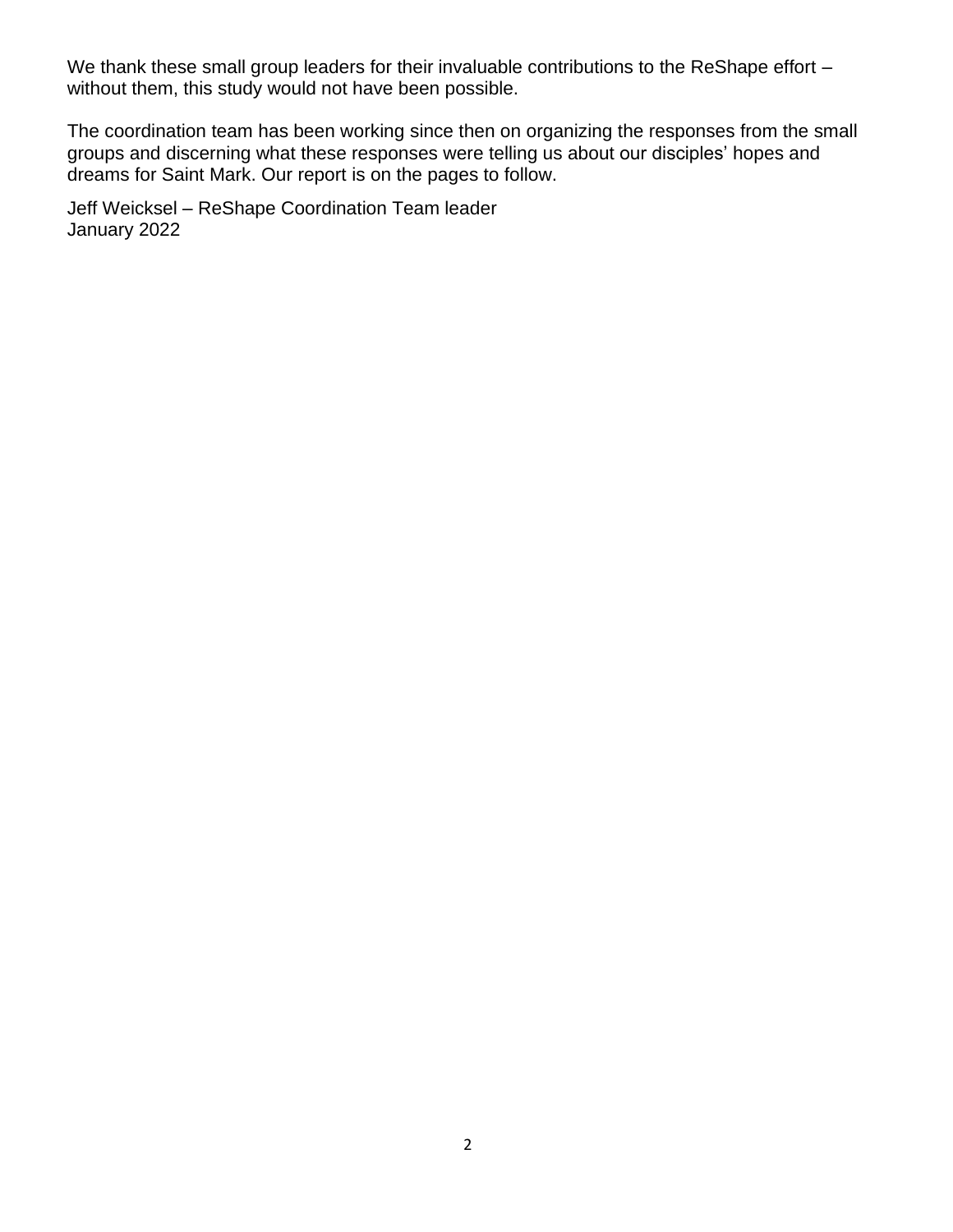# *INTRODUCTION -- WHY RESHAPE?*

#### **Pre-2020 Conditions**

Pre pandemic, Saint Mark was a healthy church with many active ministries, and yet the leadership of the church recognized some early signs that suggested action might be necessary for the longer-term health of the church:

- Attendance at worship was trending downward at both the traditional and contemporary worship services for several years along with participation in other traditional programming – e.g. Sunday School, Wednesday night family nights. Several scheduling changes, including revised Sunday morning schedules and less frequent mid-week activities, did not appear to reverse the declines.
- Our church family was growing older, reflecting primarily the reality that the number of younger families with children was declining. This trend was reflected in a decline in our youth and children's ministries.
- While the church was financially solvent, ministries were being constrained because costs that "had to be paid" made up a disproportionate amount of the budget; examples of these "must" costs were: clergy and staff costs; mortgage payments being made on the campus revisions made in 2008; maintenance costs on the building and grounds; and apportionment payments to the United Methodist Church.

## **The Pandemic and The Tornado: Our Major "VUCA" Events**

In early 2020, two unexpected events occurred that caused Saint Mark to suspend its "normal" ministry activities. We consider these events to be prime examples of "VUCA" events, where VUCA is an acronym for Volatility, Uncertainty, Complexity and Ambiguity:

- The pandemic caused by the emergence of the Covid 19 virus and several mutations of the virus. In mid- March of 2020, containment protocol established by national health authorities forced the closing of the Saint Mark campus and required a rethinking of how ministry could take place. Almost every facet of our church life has been impacted, as inperson ministries initially came to a halt, were initially replaced by technology solutions (on-line worship, Zoom meetings, etc.) and now are in a period of gradually being restored as pandemic protocol and local conditions permit.
- An EF-3 Tornado that struck Seneca and specifically the Saint Mark campus and neighborhood surrounding the church – in mid-April. The needs of the church campus, church family, and the community around us became a focal point for increased action, and the church responded in very positive and affirming ways.

The pandemic remains a concern today (January 2022), with changing containment protocol making it difficult to move forward steadily with restoring Saint Mark's ministries and reestablishing programming for all ages. While the effects of physical damage caused by the tornado to our church campus and much of the Seneca community have been addressed, the knowledge gained about our community's needs as a result of the tornado and pandemic have created a new sense of commitment to these needs.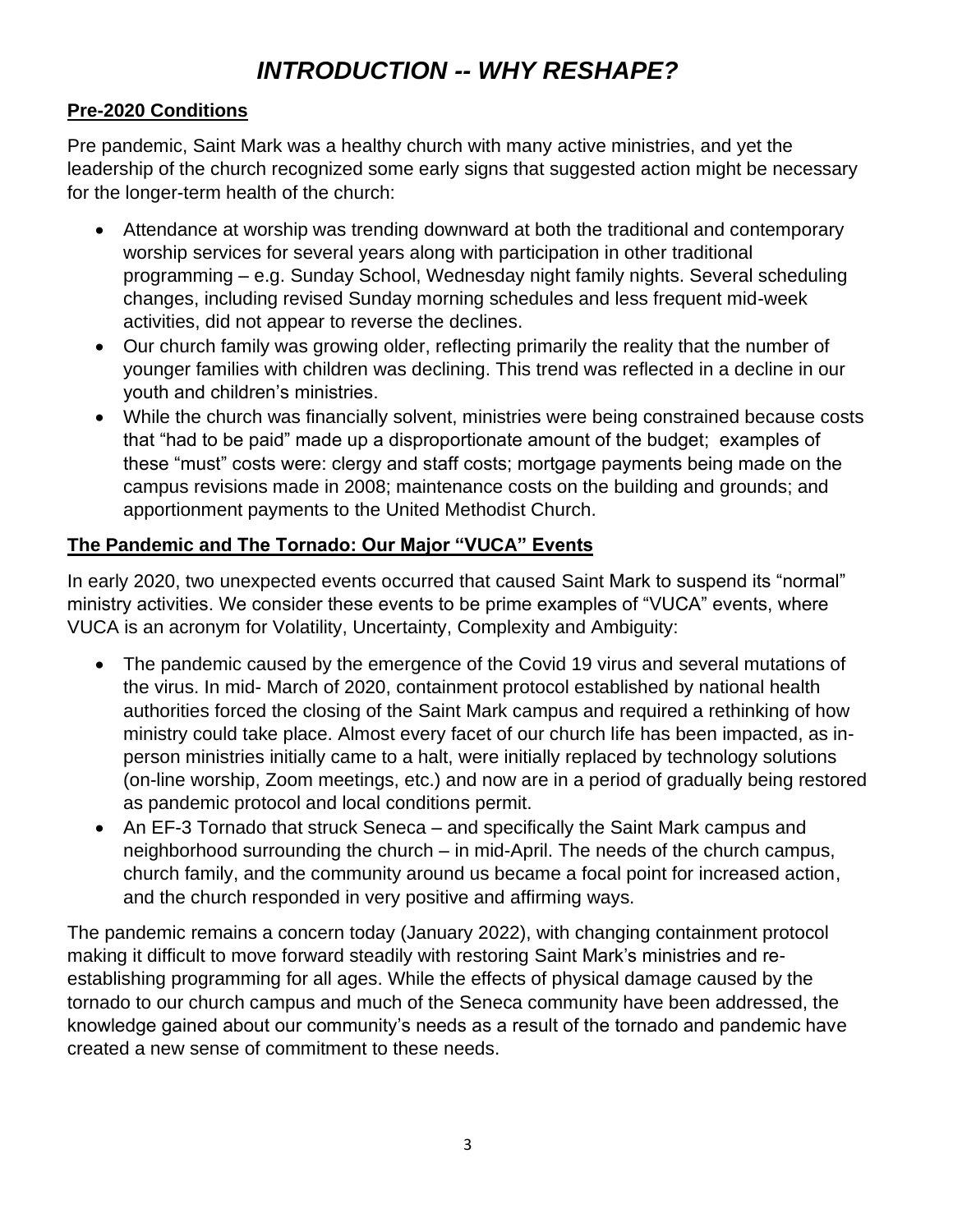## **Additional Disruptions**

We are also aware that other changes have been taking place while we have been dealing with the VUCA disruptions. These changes took place Internally (within the church), externally (in our community and society) and within the United Methodist denomination.

#### *Internal Changes*

- Staff retirements, along with plans to reconfigure the church staff, resulted in four experienced staff members leaving the church in this time. In response, Saint Mark has created and filled three new staff positions in the last twelve months. A period of adjustment is now necessary as we integrate the new staff members and their redefined positions into the ministry plans for Saint Mark going forward.
- A special campaign to repay the remainder of the mortgage was completed in February 2021, creating some welcome relief to the budget pressures we have been feeling.

Both actions created opportunities within our budget to do more of the ministry activities we have been unable to consider in recent years.

*External Changes* -- Additionally, the growing socio-economic and racial divides in our country, and the polarizing nature of our political parties – particularly as reflected in the campaigning during the 2020 elections -- created pressure for the church to develop meaningful, Christ-based responses that would address injustice while helping to promote healing and unity.

*Denominational Influences* – Looming over all these other concerns is the uncertainty of what will happen to the United Methodist Church at the next General Conference (GC) where the LGBTQ issue will be the primary issue. GC is currently planned for September 2022 (but may be postponed again if concerns and conditions related to the pandemic globally cannot be resolved). Whatever is decided, our faith community will have additional choices to make at that time about its future.

## **The Response to These Changes: Reshape**

Considering all these factors, COS reached a consensus to proceed with the ReShape Transforming Church Initiative in April 2021 with several objectives in mind:

- To use a structured process for gathering and organizing thoughts from our church family about how Saint Mark had responded to the changes it had faced and what the future might look like
- To develop a framework for growth for Saint Mark
- To take advantage of the "pause in church life as we have known it" caused by the pandemic and tornado and our responses, to reflect on our experience and discern what direction we wish to go and not just unintentionally fall back into "church as usual"
- To bring our church family closer together by inviting them to share their personal experiences with the pandemic and tornado in small groups, and to hope and dream together about what more Saint Mark could do
- To make every effort to ensure that we are seeking God and His will for our church.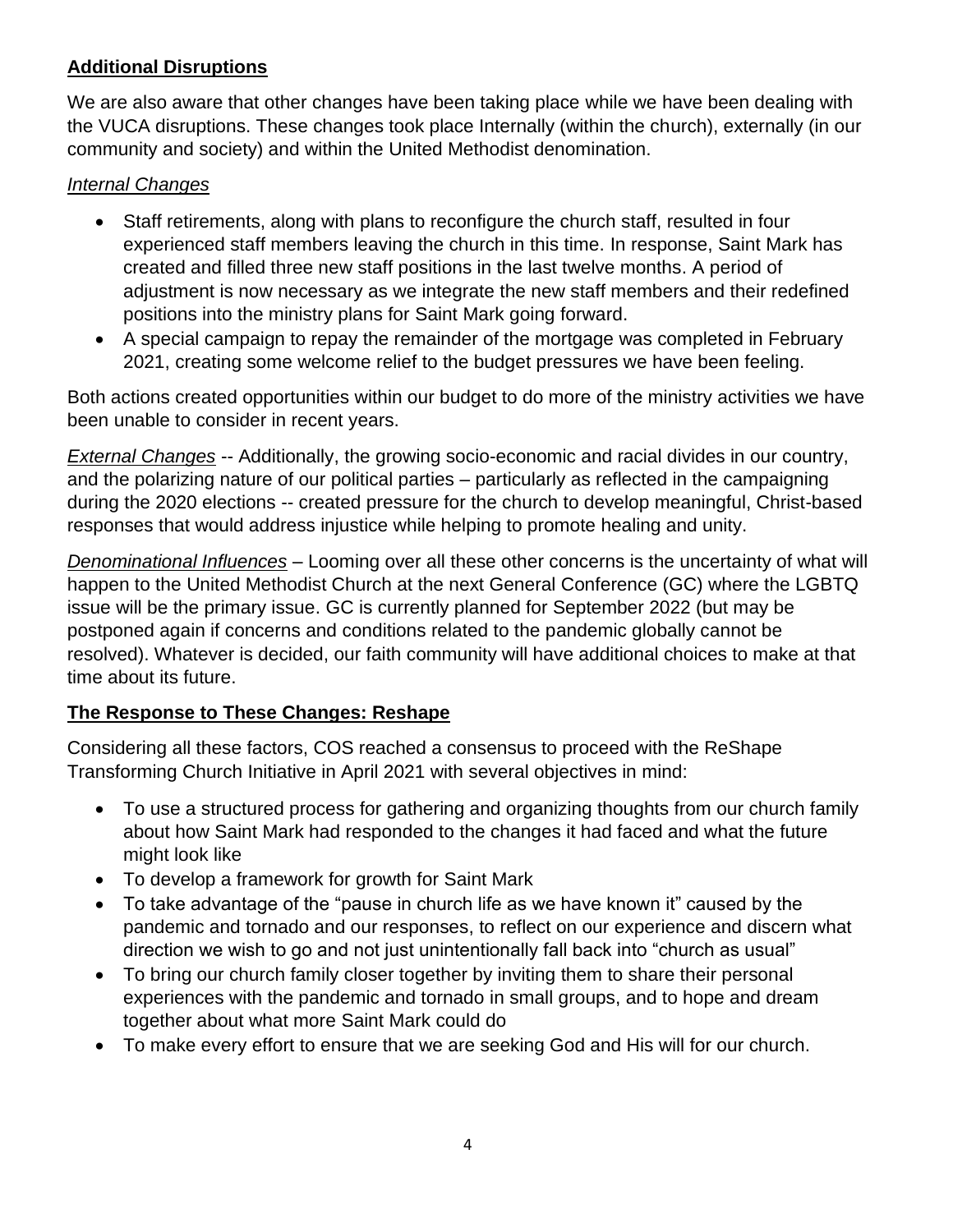## **Faith Statements of That Which Does Not Change**

As part of ReShape, our disciples were asked to reflect on what the VUCA events taught us about the things that do NOT change in our faith. The following statements are examples of those that were shared during the small group meetings when participants responded to a question about what it is that endures, sustains, and guides their faith. Some of these statements were contributed by individuals; some were summary statements that the group developed together. Altogether, they are representative of the many statements that were shared:

"God will always be there for me"

"The good news is that God is working all this out for good even if I can't yet see"

"I believe in one loving and present triune God. I feel that God is always present. I may not always understand why and how God is working in my life at any single moment, but I am confident in His presence."

"God doesn't change."

"We believe that God's love is constant and His promises tell us His church is protected."

"We are called to be an example of Christian love in all circumstances."

"Seek to live according to God's will."

"God is our constant. Through prayer and support from our family and friends, our faith is strengthened. Our faith gives us great hope and optimism through the hard times and helps us to know that God wants us to work, serve, and care for others. Our church is where we get grounded. Saint Mark provides so many ways for us to serve."

These faith statements provide a foundation of hope and shared commitment to making Saint Mark the best embodiment of what God would call us to.

## **The Saint Mark Mission Mantra**

The Saint Mark mantra was established three years ago; it is "Be and Make Disciples of Jesus Christ." During the ReShape small group meetings, our disciples were asked to evaluate the Saint Mark mission mantra to see if it seems appropriate for current times. While there were some suggestions for changes/improvements, the general consensus was that this mantra is appropriate and expresses our greatest desires for Saint Mark and what we believe God is calling our church to do.

## **Debriefing Letters and Psalms**

One group meeting in the ReShape process was dedicated to having our disciples speak about their experience and reactions to all the changes that have taken place in the past 18 months. This included opportunities to share comments in a group discussion setting, as well as preparing personal letters addressed to God that spoke about their experience and outlook at this time. For those who were comfortable, there was an opportunity to share their letters to God with others in a small group experience; this proved to be a very heart-felt, emotional experience for everyone who participated.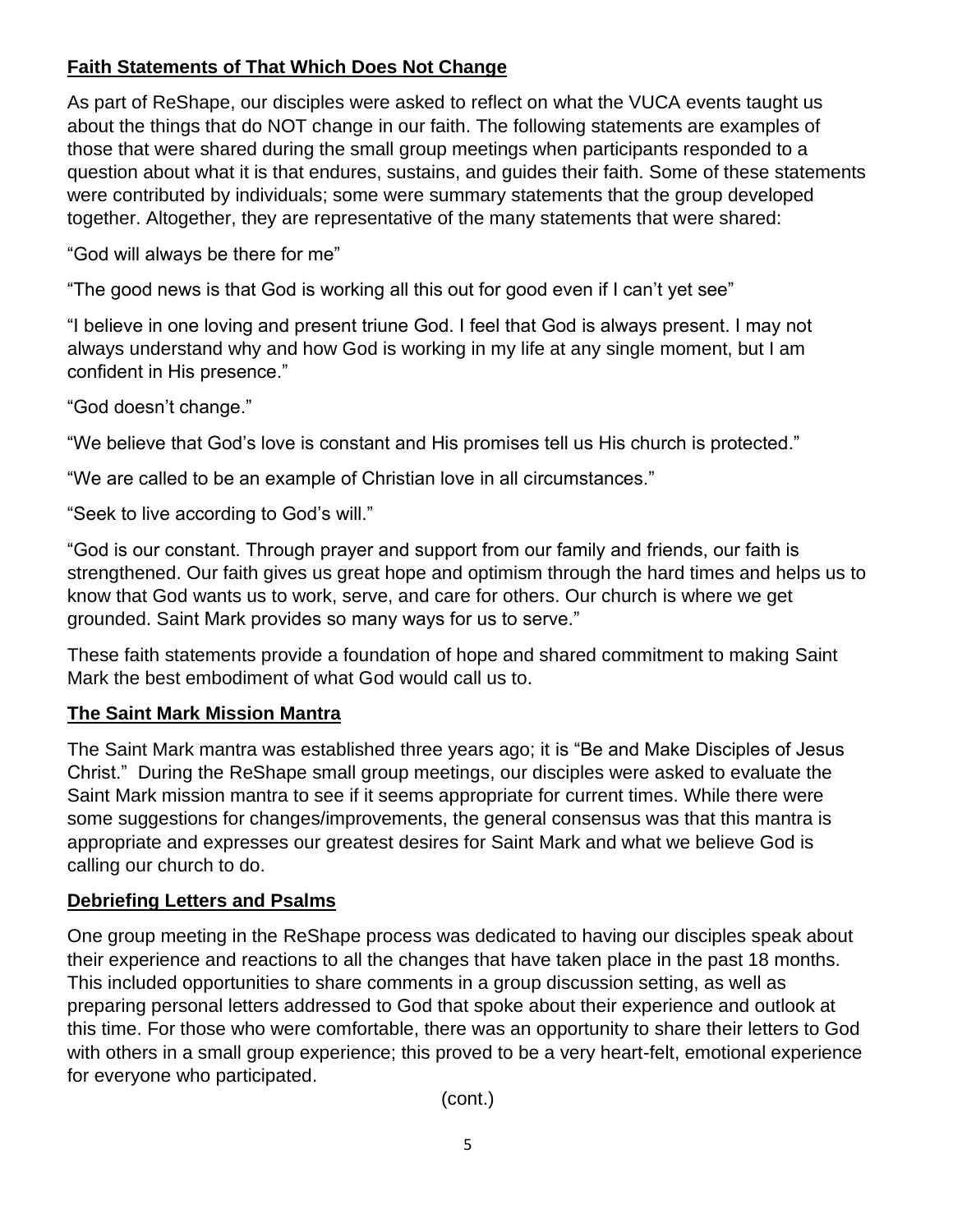While these debriefing experiences were very personal, there were also several common themes that included:

- How much we all missed our church; a realization of how important it is in our lives and the connections that the church brings
- A new perspective on how important family connection is in our lives and experiencing the frustration and hurt for all the things we could not do – weddings, birthdays, births, funerals. The pain caused by family losses was magnified in this time of separation.
- Feeling the hurt, loss, separation from relationship physical touch
- While each of our experiences were individual, we "heard ourselves" in others' stories
- We gained perspective on our own feelings by hearing others "I thought I had it bad until I heard someone else's story"
- The tornado actually provided an opportunity to refocus our energy on the needs of our church campus and the community – it gave us a cause that helped draw us together when so many things seemed to be separating us
- Our losses were small compared to how great God is God's grace was present every day no matter what happened
- We are not alone! We have God and we have each other
- HOPE IS EVERYTHING!
- Our church leadership pastoral and lay leadership needs to be clear in the direction the congregation is to travel – strong enough to lead through the questions/divisions that may be coming

The Coordination team found that these themes were reflected in the types of ministries that our disciples are calling for.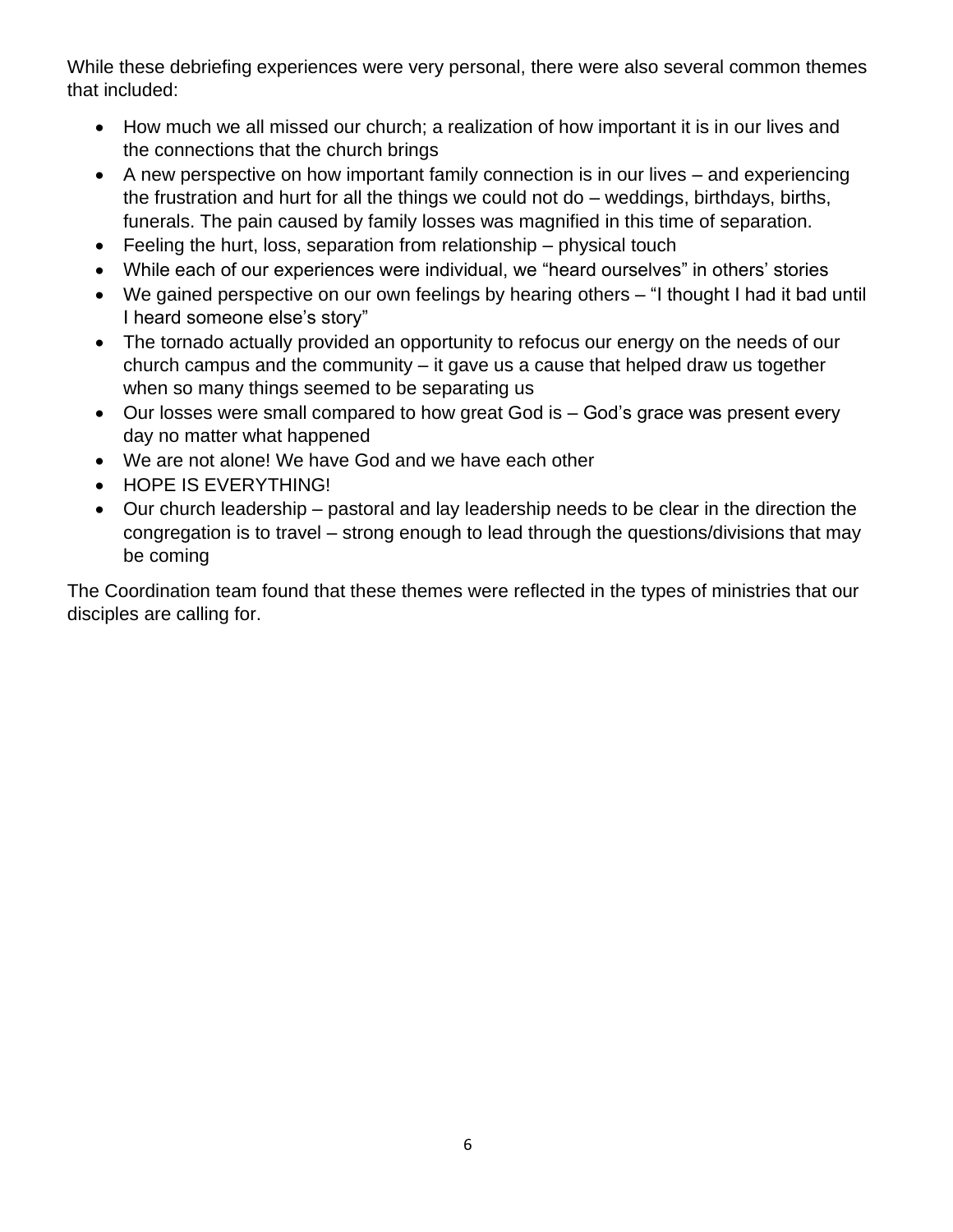## **WHAT HAS OUR EXPERIENCE WITH "VUCA" EVENTS TAUGHT US ABOUT PATHWAYS FORWARD FOR SAINT MARK?**

To "capture and integrate the innovation and adaptation resulting from volatile life experiences," our Coordination Team has focused on determining "pathways" forward for Saint Mark—areas that our disciples would like to see leadership focus on improving. As part of identifying these pathways, several questions were intended to encourage better discussions and to assess our church's readiness to move forward with any changes. These questions included:

- How do we see ourselves as a church?
- What are we good at today that we want to continue?
- What could we do better at?

## **How Do We See Ourselves as a Church?**

- A church that is adaptable we have gone through many changes and have been willing to try many things
- A church that is capable of responding to needs when the cause is understood  $-$  e.g. the response to the Tornado (money, time and talent)
- We are aging as a church family and this concerns us. Churches are more vibrant when there is a healthy blend of generations.
- A church that offers true connection
- A church that offers opportunities to grow in faith
	- $\circ$  Faith that is engaged involved participating
	- o Faith that is Bible-based
	- o Faith that encourages seeking new ways to know/grow/show God's love
- A church that has tried to find multiple ways of meeting the needs of our community local, national, international
- A church that seeks to be grounded in faith for all its activities

## **What Are We Good at Today That We Want to Continue?**

- Social opportunities for older people e.g. elderberries
- Sunday School for ALL AGES
- Ministry opportunities based on interests and needs e.g. Gospel Choir, quilting group
- Music that is inspiring in both worship venues
- We believe we are a welcoming church
- Through our outreach ministries, we show people God's love e.g. Rise Against Hunger, Potato Drop, Marvin's Kids
- Live Worship, with Two styles of worship -- both have a place and meet different needs
- Spiritual development small groups (particularly Sunday School) and bible study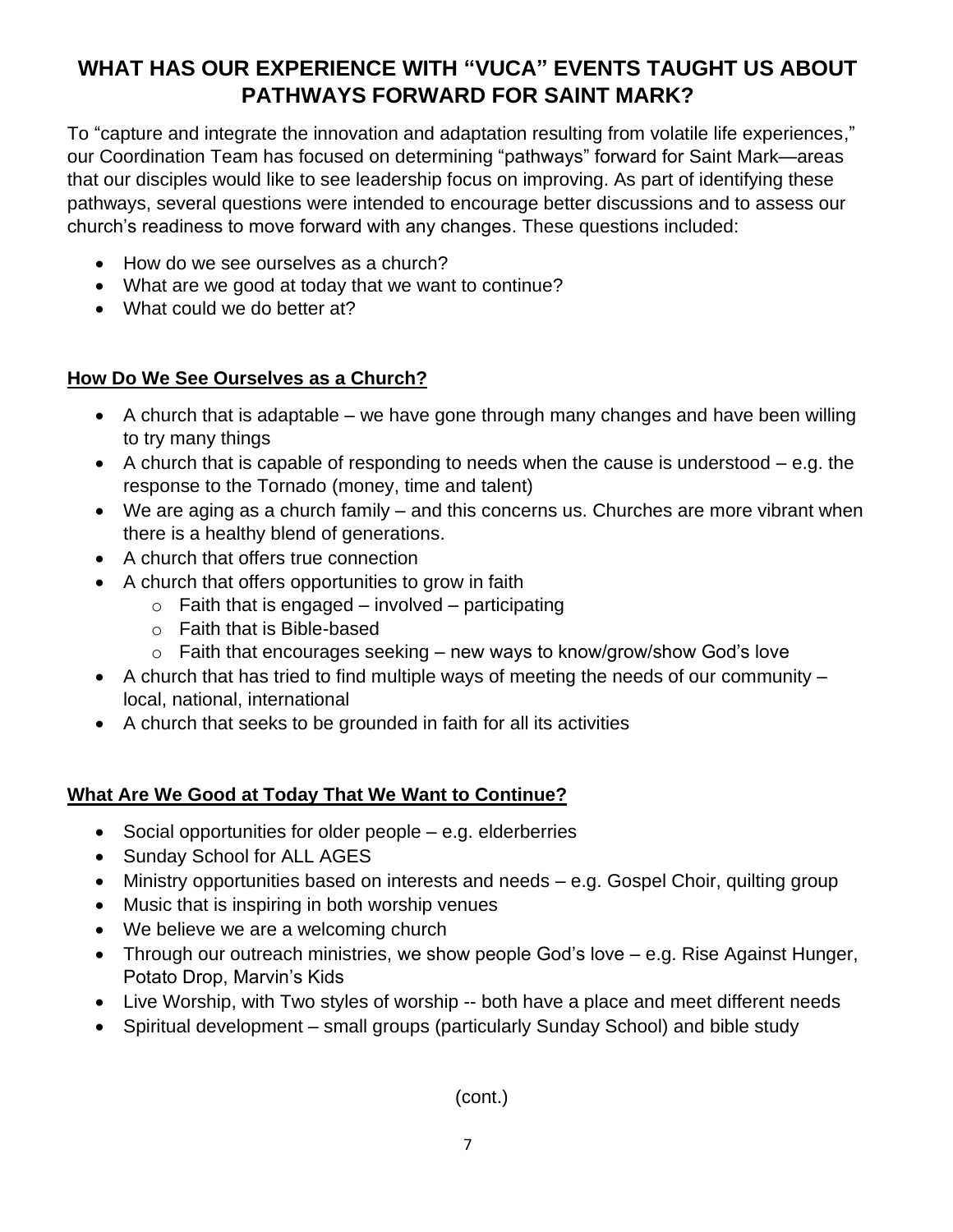## **What Could We Do Better At?**

- Caring for each other and the needs have been heightened by the separation caused by the virus – e.g. pastoral care, contact with shut-ins, hospital visitation, bereaved, those who have not been involved in church life for some time
- Caring for the community the tornado created a new awareness of just how much need there is in the community,
- More Bible Study/spiritual growth opportunities while this is an area that we do well, there was a lot of expression about doing more
- "Inviting people and promoting our church in the community
- Contemporary worship could be strengthened by being more "upbeat" and innovative in what it offers
- More effective communication e.g. "Heartbeat (our church weekly newsletter) is overwhelming"
- We have more to learn about livestreaming worship quality of the product and the opportunities to use it

## **AND….**

• *We Are Not Good at Attracting Young Families and Young Adults* **–** e.g. worship and meeting/activity schedules, communication, level of commitment

- - - - -

Considering the factors that led to embarking on the ReShape process, and in consideration of the answers to these "background questions" about our church and our readiness to accept change, the Coordination Team believes there is a common overarching theme to the desires of our disciples:

## *We Are Looking For Connection*

- With our God worship (in-person and on-line), disciple development and bible study
- With each other caring for each other (more pastoral care), small groups based on common interests
- intergenerational opportunities
- With our community outreach

We continue to learn through our experience with being separated by COVID that connection cannot be taken for granted, and that it needs to be intentional and refreshed to remain meaningful.

Our ReShape groups spoke about seeing a world that seems increasingly separated and divided – and how we seek a place where we can feel connected, even in our differences.

When thinking about connection, our disciples commented frequently about the need to communicate effectively, particularly when we cannot be together physically.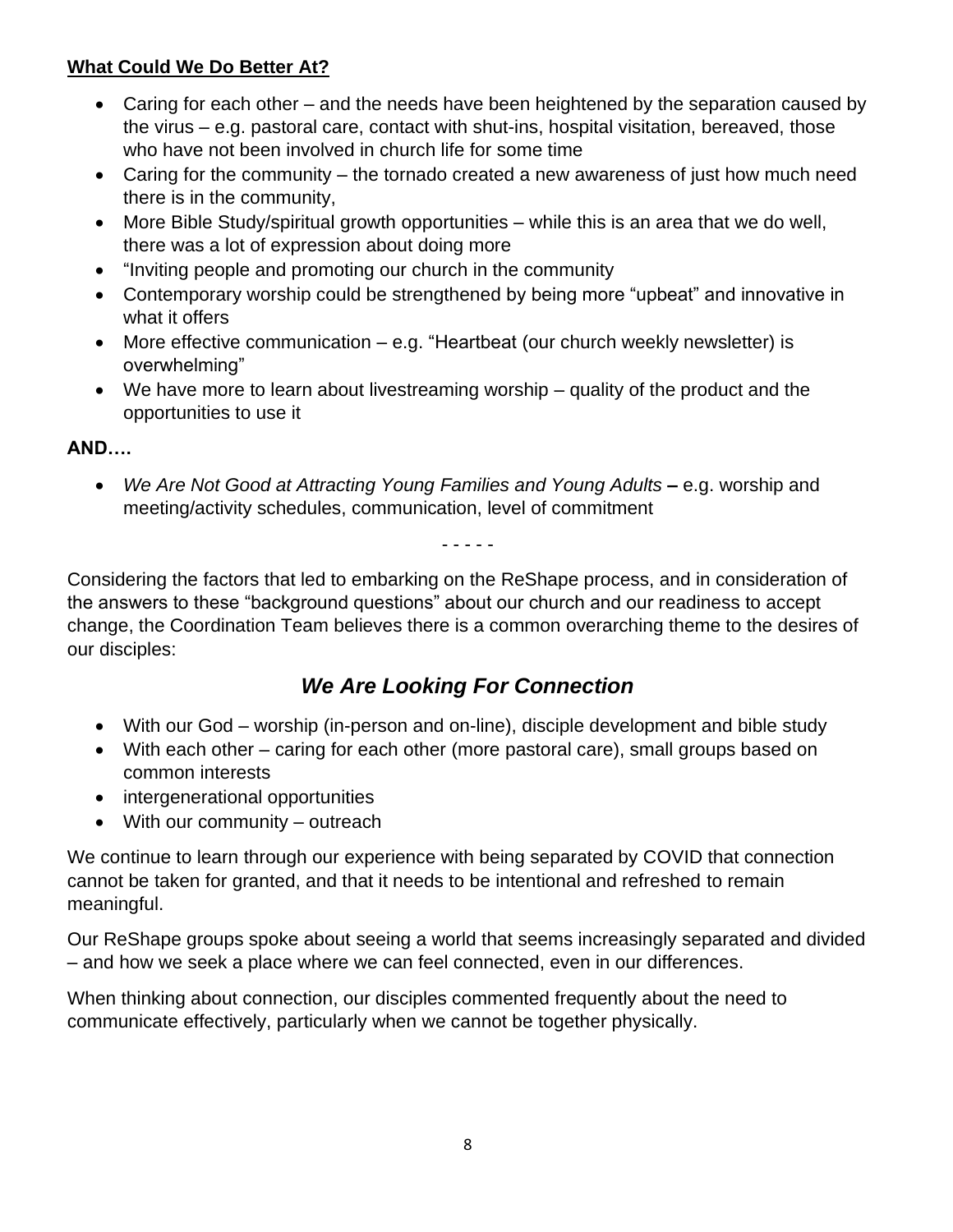## *POSSIBLE RESHAPE PATHWAYS FOR SAINT MARK*

The primary tool in ReShape for defining our pathways forward involved an exercise we called the "bucket" exercise. Our disciples were asked to consider the activities at Saint Mark (as of Fall 2021) and to place these activities into one of the following three buckets:

- The *Continue* Bucket for activities that should be continued, whether they were activities that were restarting as COVID restrictions were relaxed, or were changes that were implemented in response to COVID restrictions that they believed were beneficial
- The *Stop* Bucket for activities that should be stopped, whether they were activities that were suspended because of COVID and were not considered to have value anymore, or activities started in response to COVID that were not viewed as having lasting value
- The *Explore* Bucket for activities that disciples would like to pursue to move the church forward – ideas that may have existed before COVID, or became apparent because of changes related to COVID – ideas that Saint Mark was not pursuing at the present time.

In addition, our team took the responses and sorted them into the Five Core Functions of Church as defined by Pinnacle Associates:

- Worship
- Disciple Development
- Disciple Care
- Serving Neighbors
- Managing Assets

By looking at the "Continue, Stop, and Explore" buckets in each of these functional areas – and by looking at the volume and frequency of comments -- the Coordination Team was able to identify several pathways to focus on that seemed to have the highest priority from our disciples.

The pathways identified by our review of the ReShape response can be divided into two basic groups:

- *AREAS WHERE THERE IS A PATHWAY* As outlined below, these pathways reflect general agreement that work should begin, or continue, in these areas. Specific actions to be taken are intentionally left up to the church committee(s) that are responsible for overseeing that area of church life; the comments and specific suggestions of our church family will be made available for the committees to use. In several cases, the pathway as identified may require actions that are ongoing; this would suggest that our disciples support the current direction of an activity and would like to see more opportunities.
- *ISSUES STILL SEEKING CONSENSUS* While there are fewer of these items, these are questions that are more difficult to respond to and require developing a consensus on how to proceed.

Note: The pathways that are discussed below are summarized on one page on Attachment 1. Attachment 2 provides a matrix where responsibilities and priorities for completion are detailed.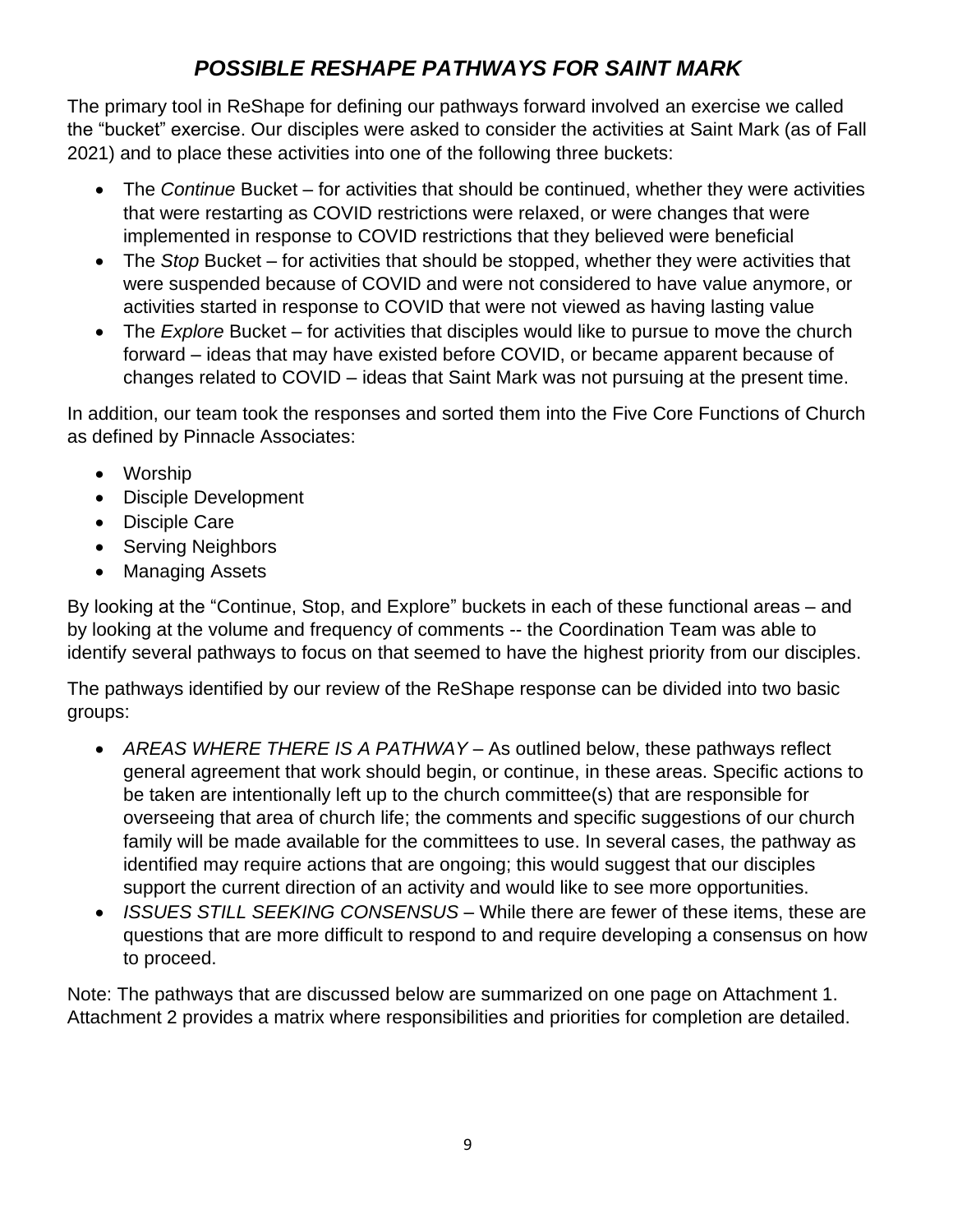## **AREAS WHERE THERE IS A PATHWAY**

*Connect with God through Reimagined Worship* – for the most part, we seem to be on the right path with what we do in both styles of worship services. To move further down this pathway, our disciples are encouraging us to focus on:

- Worship Fundamentals keep improving on what we are doing
	- o *Continue offering two styles of worship services – Traditional and contemporary worship*
	- o *Seek opportunities for special worship gatherings and worship experiences, including having "guests" participate in worship.* Also, are there opportunities for lay people to be more involved in worship – to improve worship and to promote spiritual development?
- Music Ministry building on this key part of the worship experience, as this is something we do well!
	- o *Continue the pursuit of excellence in this area (guest performers)*
	- o *Finding more special music opportunities including "blending" different music genres in both worship styles.*
- Developing Excellent Hybrid (In-Person and On-line) Worship this is clearly understood to be a "work in progress" with exciting potential. Commonly mentioned areas of focus included:
	- o *Determine the best platform for streaming, both live-stream and video replay*. The experience our disciples reported with our current "state of the art" suggests we need to improve quality and reliability -- meaning better sound, reliability of connection – as well as developing a better understanding of who is watching online. This could also represent an outreach/evangelism opportunity for introducing our church to others.
	- o *Creativity in developing worship elements that are engaging in hybrid settings*. We can do a better job of making the on-line worship experience more engaging by what takes places in the live worship
	- o *Consider the technology and personnel needs to support two worship spaces*. This could involve more equipment purchases, as well as recruiting/hiring/training of more people to support two worship services on Sunday mornings; a realistic assessment of what is needed is a good place to start here.

*Connecting with God through Spiritual Growth* – This pathway touches on the content of small groups/Sunday School materials, as well as the content of our Worship services and the types of service activities our disciples can participate in. As with Worship, our disciples indicated how important spiritual growth was to them and commented favorably about our spiritual growth actions to date. They also had suggestions for further improvements, as noted below:

- Look for opportunities for church-wide studies the understandings we develop can be richer when we all are looking at the same questions – a greater exchange of ideas and perspectives on faith
- Keep "curriculum" current and fresh this could mean new Sunday School classes or new special studies groups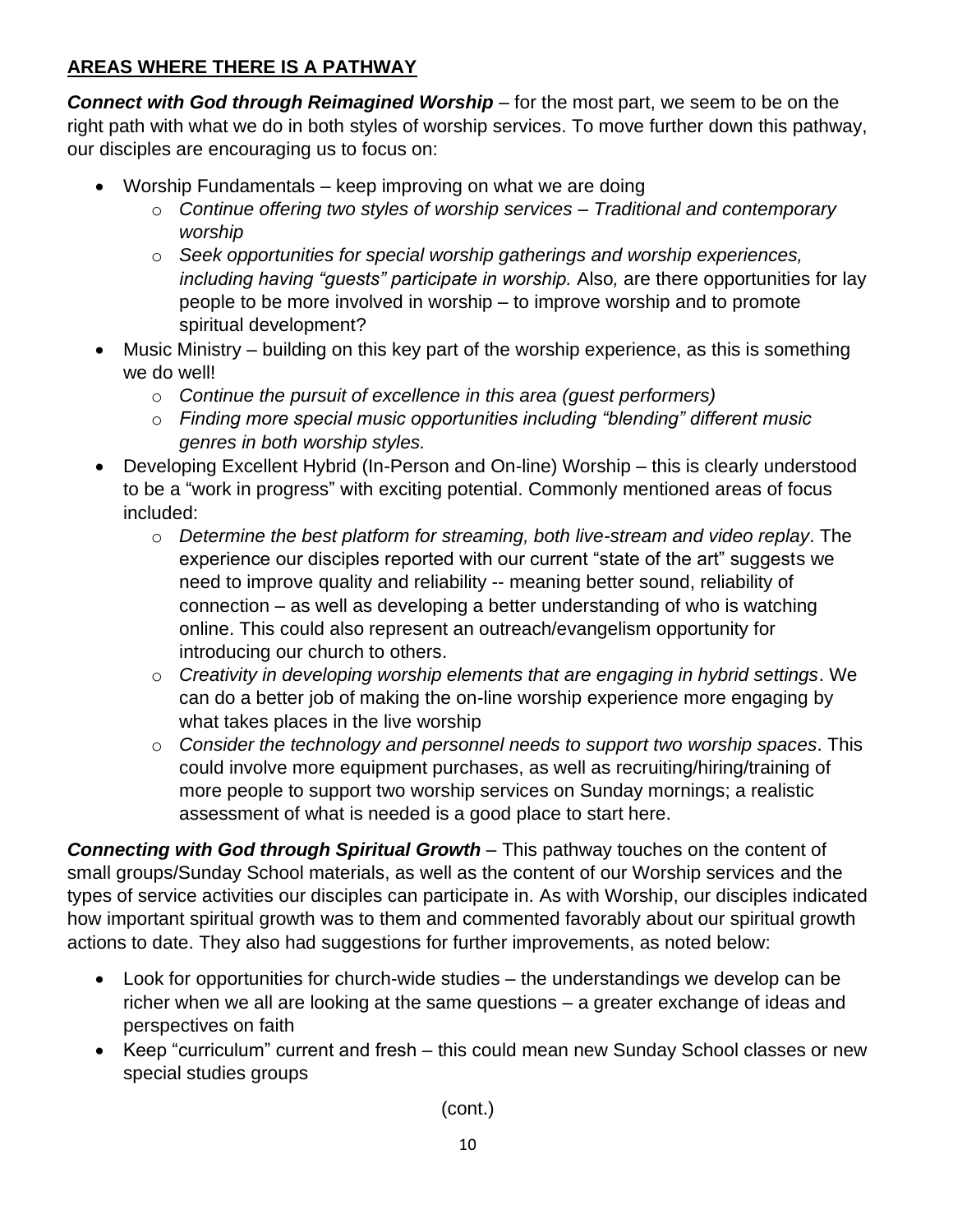• Christian perspectives on social issues – there were several expressions of interest in learning more about a Christian perspective on social issues today, with the caveat that the learnings need to avoid the politics of the day and remain balanced in their perspectives of what the issues are about

## *Connecting with Each Other*

- Improved Communications
	- o *Redesign of the Heartbeat newsletter to highlight more effectively our key messages*
	- o *Continue finding ways to use technology to enhance our communications*  for example, the use of texting to reach disciples, or different social media platforms, or continued use of video announcements in worship to highlight their message
	- o *Continue to update/educate our disciples on our church activities and expand to include our organizational structure -* The use of video Stewardship moments in worship this past year illustrated the value of informing our church family of the things we are doing; this could be continued and expanded into areas such as church organization to highlight how disciples can match their interests with the church's needs
- Disciple Care
	- o *(Re)Connecting with those who are not participating in the life of our church presently* – as COVID continues to affect our church long beyond what we had expected, the need to reach out to our inactive and/or often absent disciples is an important part of showing how we care for each other as a church family
	- o *Being Intentional about visiting shut-ins and making hospital visits* again, everchanging COVID protocol make this difficult, but we cannot lose sight of the fact that our church family needs connection in the tough times and when they cannot go out themselves to join our planned activities
	- o *Building on the care-giving efforts of pastoral staff* the demands on the time of our pastors and staff are high, but our responses show that individual disciple care is critical. We must find ways to keep contact high and to maximize the opportunities for our pastors to visit with those in need of a reassuring word. Do we need a dedicated care-giving staff member?
- Continued emphasis on providing fellowship opportunities for all disciples and groups the value of fellowship in supporting each other is clearly recognized, our disciples appreciate what we are doing and would welcome additional activities and variety as ways to enhance our fellowship

## *Connecting with the Community*

- Communication as Evangelism helping the community know our love
	- o *"Telling our story in the larger community, so that others might come alongside us to pursue God's mission together"* – We believe there is an opportunity to say more through social media about our activities in the community, and that this story would be attractive and draw new people to our church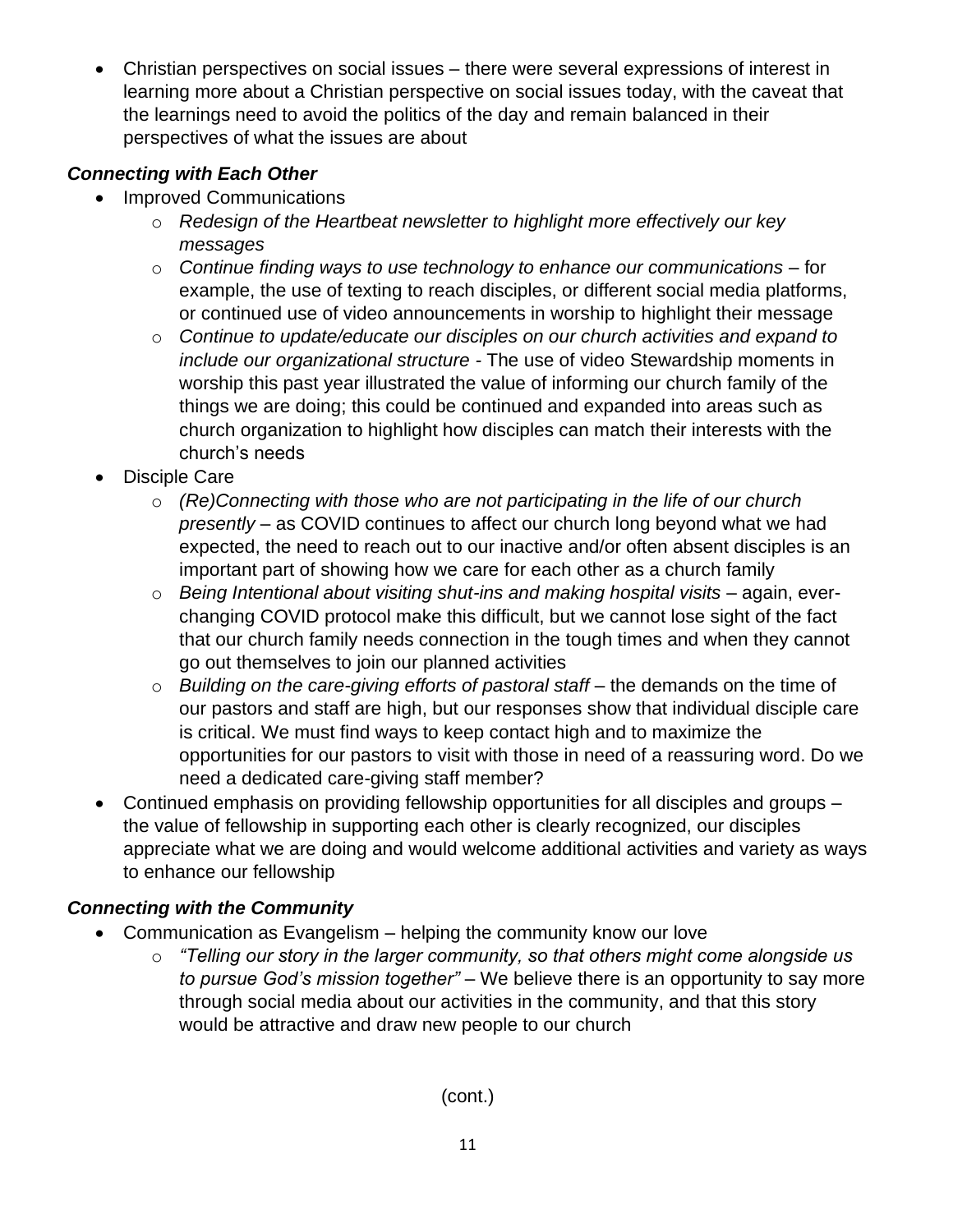- Mission Engagement showing our love to the community
	- o *Leveraging our efforts by working with existing community aid groups* looking for ways to magnify our "investment" in community outreach supporting agencies that are established in providing services – in addition to funding the efforts of these agencies, looking for creative opportunities to actively support them (more ideas like Potato Drops and Rise Against Hunger).
	- o Specifically, *explore new opportunities to share our facilities with outside groups.* This may have implications for building use and insurance policies that must be understood. The perception is that our building and campus could be an important asset in aiding the community, and that we should look for these opportunities.

#### *Anticipating/Facilitating Growth*

- Children/Youth/Young Adults most likely the greatest challenge for our growth
	- o *Staffing transition creates new possibilities* with Maria and our interns now part of our staff, we have new possibilities and new perspectives on what can be done in this area. We need to give our new staff members an opportunity to evaluate our situation. (There is a longer discussion about growth plans later in this report).
	- o *Realization that this is a longer-term, church-wide priority* that everyone in the church must commit to – providing education in what needs to be done, and in following through for the "long haul."
- Sunday School/Small Groups
	- o *Provide groups with resources for in-person and on-line interaction as needed* our continuing experience with COVID and with weather disruptions only highlight the opportunity that exists to keep disciples connected to their small groups through technology even when they cannot participate in an in-person meeting.
	- o *Different scheduling and time options relative to other weekly activities*  always keeping in mind the needs of the volunteers and participants in our groups and how to make it easier for them to be active members of their small groups.
- Leadership Development and Succession Planning
- Education and Preparation for General Conference *-* Can we model a church that unites in its missions and accepts that each of us is different? Our disciples are asking for the church staff and lay leadership to communicate openly about what is happening regarding General Conference so that they will understand what is happening and what is expected of them. While most of this is not well defined at this time, it is a significant concern to many in our church family. *This concern cannot stop us from determining what we see God calling us to do in Seneca; in fact, by proceeding forward, we may come to know ourselves better so that, if and when a decision comes to us, we have a shared sense of who we are and what alternative(s) would suit us best.*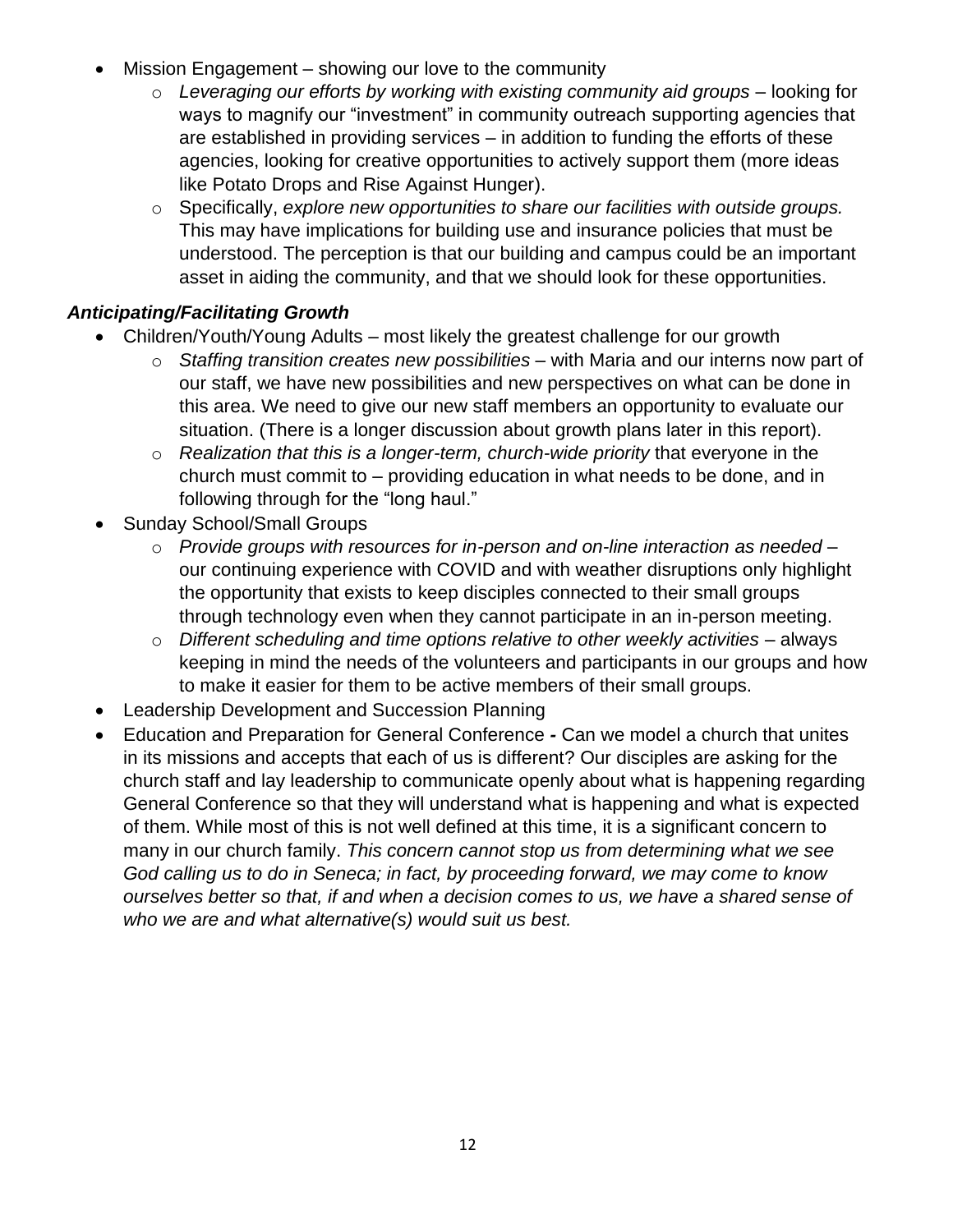## **WHERE THE PATHWAY IS NOT CLEAR: ISSUES STILL SEEKING CONSENSUS**

The ideas that we are undecided about have similarities:

- They typically involve leadership from more than one area and making coordinated decisions across our "functional chimneys" is difficult
- They can be viewed as having benefit in achieving the pathways that we have outlined but if poorly executed they can be more detrimental and a drain on our resources.
- Their resolution may depend heavily on the consensus we reach as a church about "who we are," "who we want to be" and "who we do NOT want to be" (discussed later)
- Timing for resolving these issues is difficult to set in advance as they are explored, there is a strong possibility that there will be more "interested or affected parties" in the decisions that are reached, and as a result the scope of the effort may expand.

Looking at the specific issues:

## *Reconsider CDC*

- This would affect our CDC Steering committee, the Trustees, and potentially our Family Ministry, Service/Missions (Community Outreach) and Evangelism (attracting CDC patrons to join us) activities.
- The questions that have been raised include:
	- o What is the role of CDC as it relates to Saint Mark?
	- $\circ$  Do we see the CDC as a doorway for people to become involved in Saint Mark?
	- o Are we offering a service that the community needs?
	- o What can we do to improve the service that the CDC provides?
	- o Do we need to rethink the agreement that we have with the CDC as a separate entity?

## *Reconsider Wednesday nights*

- This topic affects disciple development/faith formation, family ministries, and disciple care (fellowship)
- This is an opportunity for intergenerational activity with a history of declining attendance
- We recommend a cross-functional working group headed by Family Ministry (Maria) and need to have discussion with her about how this item fits with other priorities that she has at this time.

## *Reconsider Sunday morning schedule:*

- This topic affects Worship and Hospitality teams, Faith Formation (Sunday School), Disciple Care (fellowship), Family ministries (working with the life schedule of young families), Tech team and the church staff
- We recommend a cross-functional working group with representation of all affected people to determine what is possible –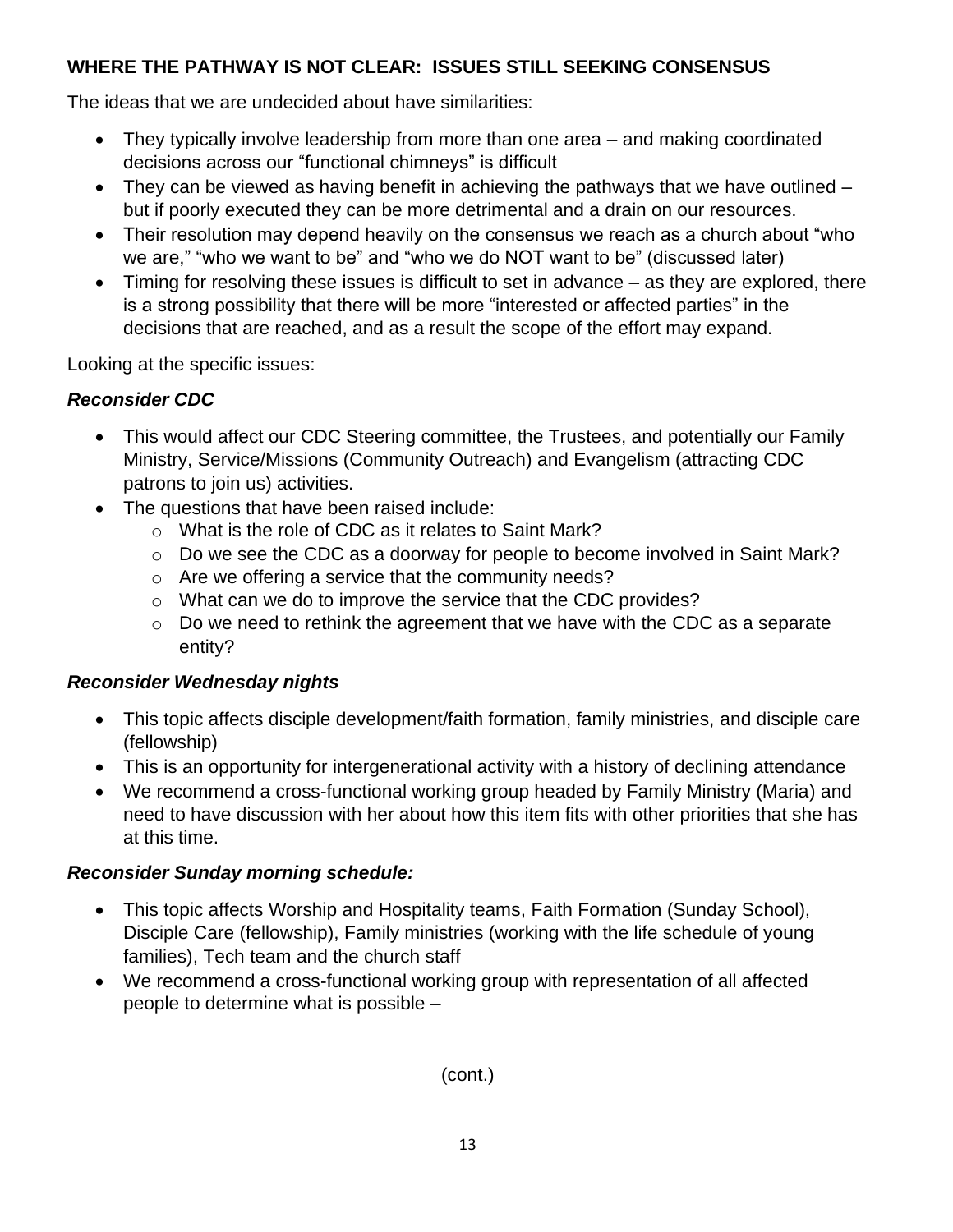## *Church Organizational Structure*

Answers to the questions and concerns raised about our Organization Structure and decision making should come from COS. It may be appropriate (necessary?) for the Lay Leadership team to have input, but the question of whether our structure supports effective and timely decision making is one that all COS activities should share in. The questions being raised include:

- Is our overall structure too complex? Is it too difficult to promote innovative ideas?
- COS role as decision-making and coordination body
	- o Is it too big?
	- o Should it meet more frequently?
	- o Is it capable of overseeing progress?
- Does our church family understand our structure? Said differently, is the organizational structure a problem, or something we just need to communicate more about so that our disciples understand it better?
- *We need to be certain we are staffed appropriately* -- we are an aging church, and even if we bring in young families, in many cases both parents work and we end up competing for a place in their busy lives, all suggest that *we cannot rely on volunteers to be sufficient – either in time or talent* 
	- o Disciple Care a deacon?
	- $\circ$  Youth programming we need to give Maria the opportunity to evaluate this question, but do we need dedicated resources for youth to identify with (seminary students? Children/youth pastors?)
- Are we structured properly to address the needs that are defined through our work initiatives (including those things recommended in ReShape) – for example, is Technology organized properly, and well positioned in the organization to fulfill the role(s) it plays? Should Technology be its own administrative function (like Finance, Staffing (SPRC), Trustees)

## *Consensus on our Identity – A key issue that really remains unanswered*

In our ReShape deliberations the Coordination team could not identify any consensus among our church family in answering these two questions.

- *If we cannot be all things to all people, what do we want to be as a church? and*
- *What is God's unique call to our church in this community?*

The answers to these questions would go a long way to defining our identity and would also have critical implications for how we determine to grow the church.

*Our coordination team did not find answers to these questions in the ReShape responses.* 

During our discussions among ourselves and with David Brown of Pinnacle Associates, we considered some additional perspectives that go beyond just the ReShape responses:

• A "simple" answer might be: The things we are good at may be our callings. Conversely, things we are not good at – maybe these are not our callings.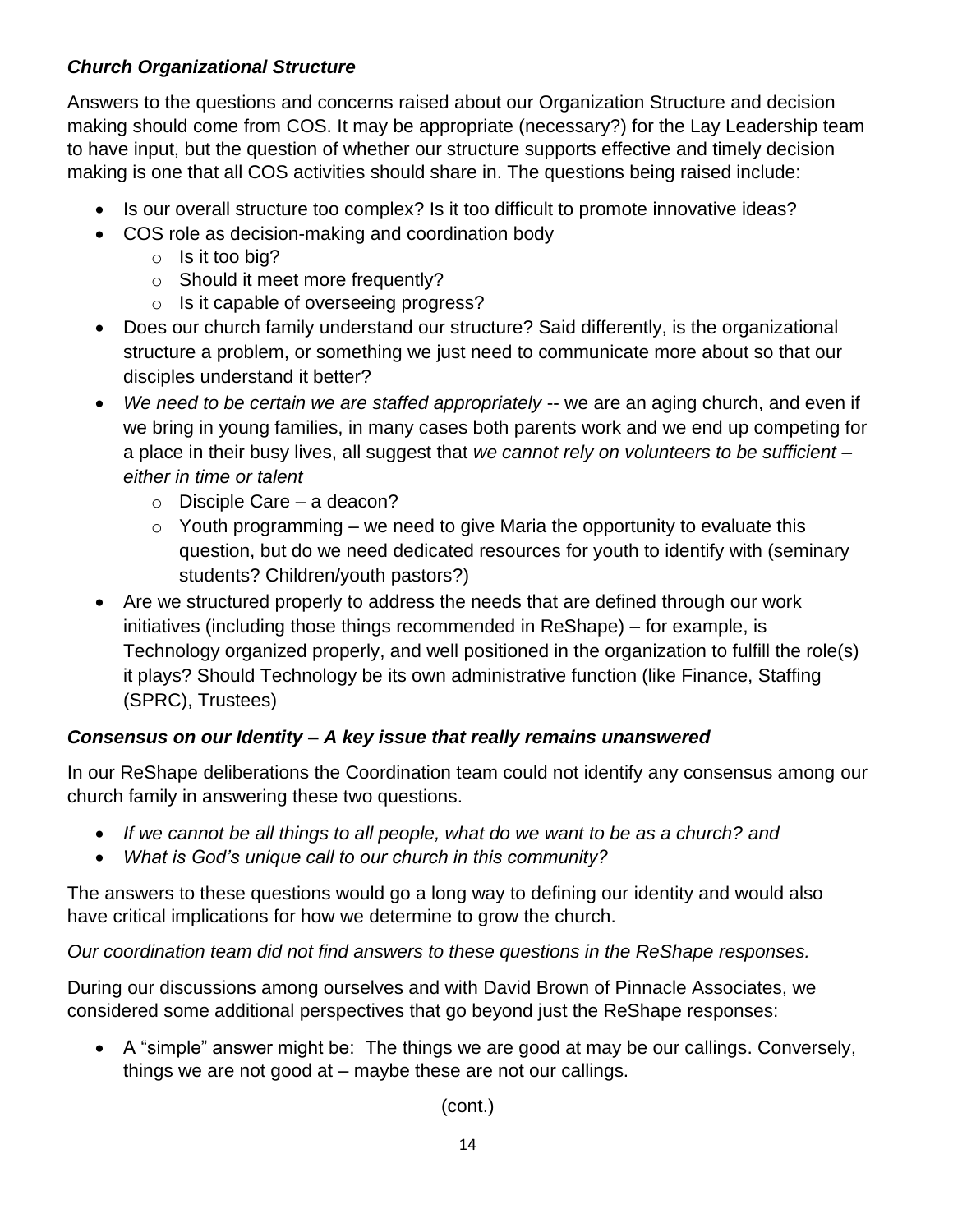- We need to be careful that our ministries are not dictated by what is comfortable or easier for us to do – but we need to recognize those realities. "Who we are today" in many ways reflects not only what we are comfortable with, but things we seem more capable of supporting.
- If there are activities that would attract young people/families that we do not have the resources to do properly, then these may be things that really are not important to our church family – or at least not important enough to support instead of other choices that we have supported.
	- o Our difficulty in attracting young people may be more a function of how good we are at making our offerings more attractive and/or accessible to some groups of people than others (e.g. when activities are scheduled, what the content in these activities is, etc.).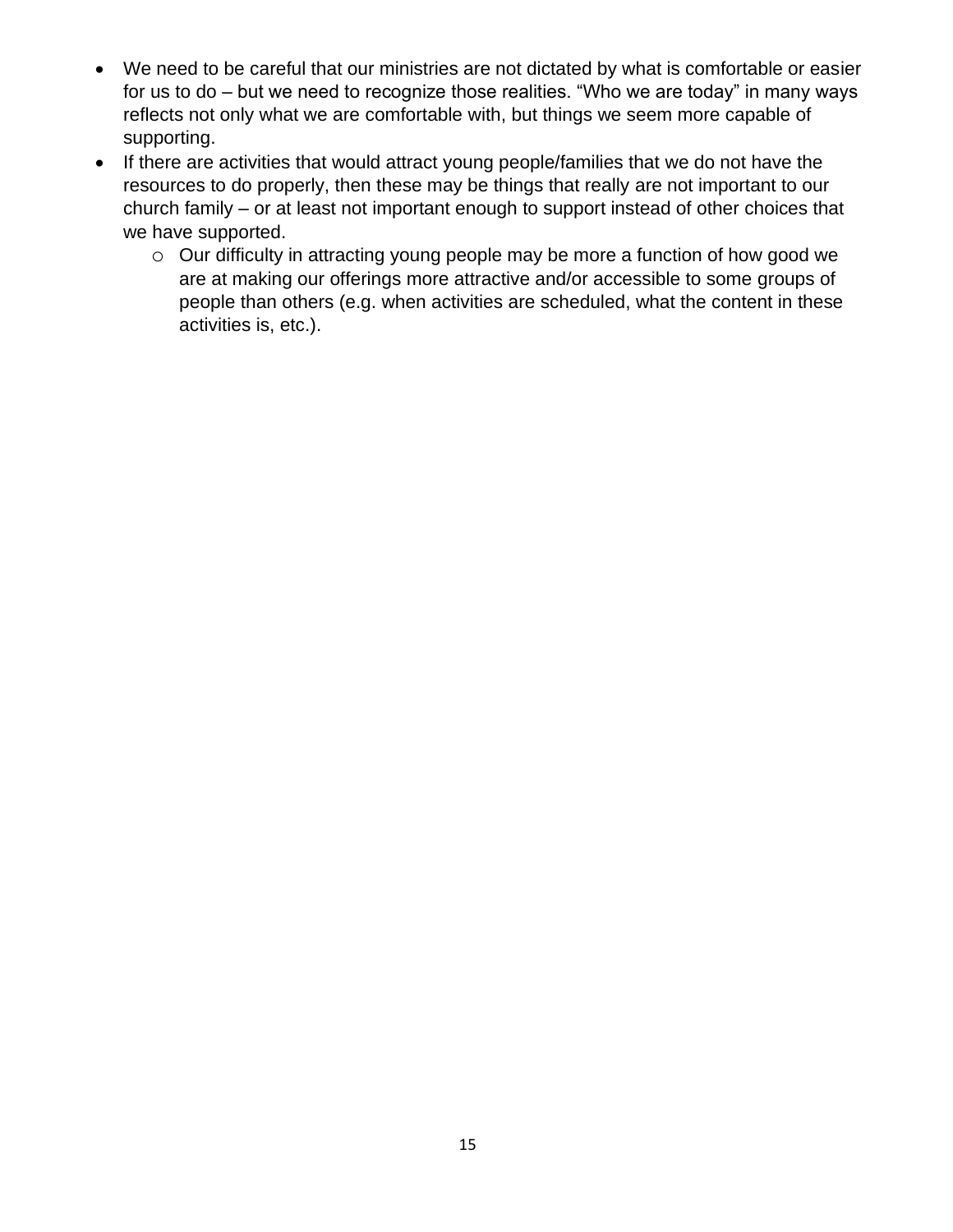## **WHAT CAN RESHAPE TELL US ABOUT A GROWTH STRATEGY FOR SAINT MARK?**

All of which brings us to the question of growth – particularly in attracting more young adults and young families with children and youth to our church family.

The truth is, a growth strategy is not a product of ReShape by itself. ReShape has strengths and limits to its role in strategy development, including:

- ReShape provides unique and valuable opportunities for disciples to connect with each other, drawing the church family closer together (particularly after this time of physical separation caused by the pandemic protocol)
- ReShape gives a good sense of what areas of church life the leadership should be focusing on, based on what our disciples are saying is important to them
- ReShape gives valuable feedback on what ideas our disciples may have to contribute to these areas
- ReShape can give a sense of priority what areas should be addressed first
- ReShape does NOT produce a "Business Plan" a full workplan for how to address the areas of concern/opportunity that are highlighted by our disciples. The way to address these concerns must come from the responsible work groups, where all ideas can be considered (including things that were not specifically recorded in ReShape notes).

These "caveats" apply when we look to ReShape results for formulating a growth strategy. As the late world-renowned business consultant Dr. W. Edwards Demming once said, "Customer expectations? Nonsense. No customer ever asked for the electric light, the pneumatic tire, the VCR, or the CD. All customer expectations are only what you and your competitor have led him to expect." In the same way, our disciples want our church to grow. And while they shared this concern -- and in some cases offered suggestions for how to grow, we believe they are looking to their leaders for inspiration and guidance in how to grow.

The Coordination Team has discussed the question of growth at length, and offer these suggestions based on our understanding of the ReShape responses, along with a healthy dose of our personal experience and perspectives of Saint Mark's situation today. The following four steps can all be pursued simultaneously, and we believe all have value in fueling growth.

## **Step One: "Build It"**

The ReShape responses suggest a belief that the things Saint Mark offers and continues to make high priority activities as identified in our ReShape feedback – worship (music), fellowship (for older disciples), Spiritual Development, neighborhood outreach – would be attractive to many people – particularly a community of "newly retired" people that have been coming to this area for several decades now. Offering two styles of worship is viewed as an advantage for us in providing Spiritual Growth experiences with broader appeal.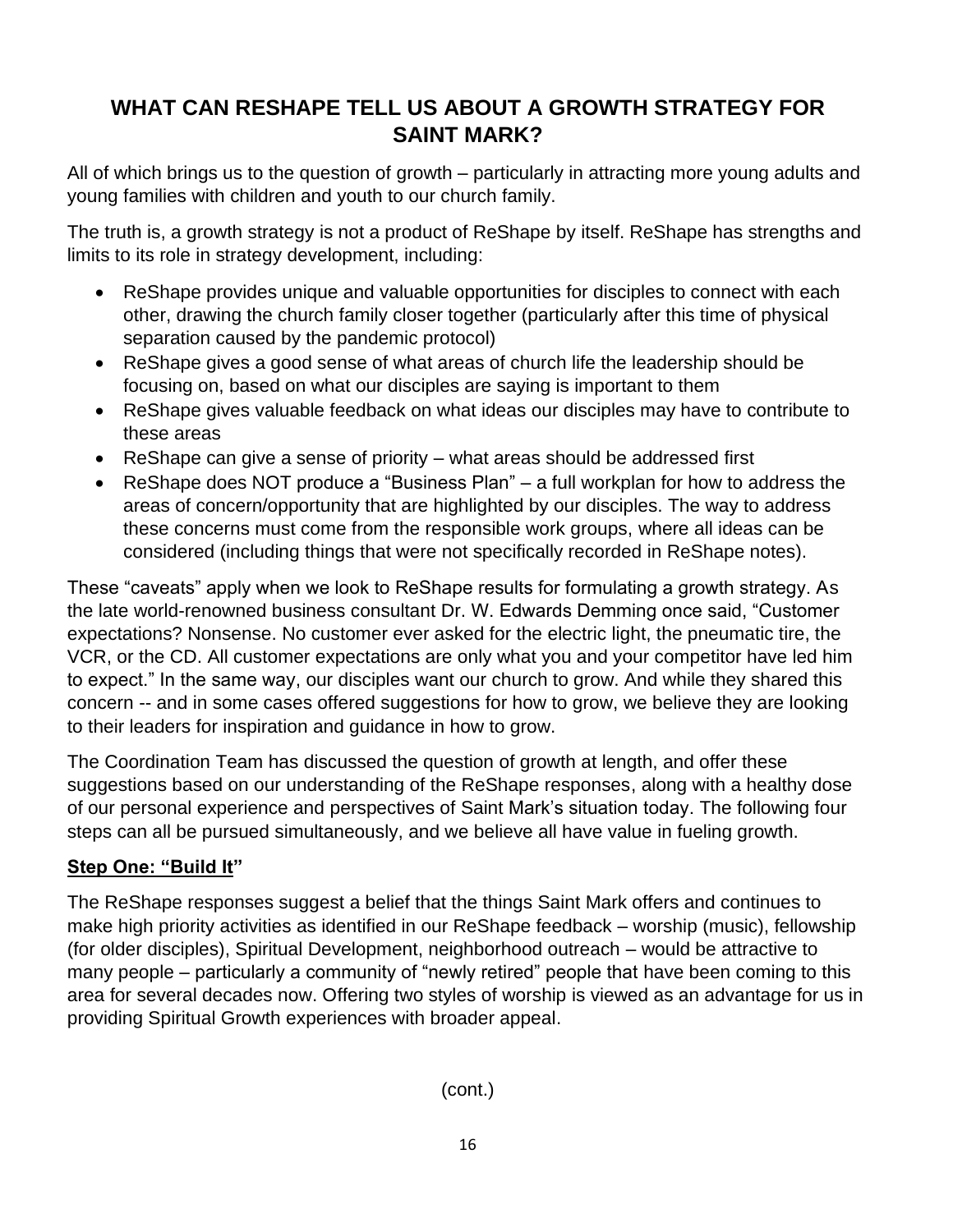## **Step Two: "Go Tell It on the Mountain"**

Starting with our program strengths today, we should begin finding ways to share our story with the community, in ways that will find those who are seeking a meaningful relationship with God.

- CONTINUE BEING ACTIVE IN THE COMMUNITY with our outreach plans, announcing when those opportunities will take place, so the community can see us in action.
- PUBLICIZE to the community what we are about in various outlets and media.
- Specifically, USE TECHNOLOGY to make our message viewable for "prospectors" using live stream and video as part of our evangelism, along with multiple social media platforms that appeal to a wide audience

## **Step Three: "Try us – you'll like us!"**

- DEVELOP PLANNED WAYS to identify and approach people who are moving into the community. Programs like Mission Insight that identify where new people are moving into the community could help with this effort.
- REMAIN A WELCOMING CHURCH FAMILY so that when people make the effort to attend our church activities, they are made to feel welcome and valued.

## **Step Four: "The Personal Touch -- We All Have A Story To Tell"**

- We need to impress on all our disciples that we all have a role in inviting people to the church.
- We need to learn how to "tell our story," to speak our faith in ways that other people can see as genuine expressions of our love of God and His work.

The Coordination Team recognizes that implementing steps like these will require the support of the entire church family. *We also recognize that there is nothing in these steps that speaks specifically to the issues that exist in attracting young people and young families to our church. It is clear from ReShape responses that this is a priority desire of our church family*. We see the choice to "walk down this pathway" as one that we all embrace to at least some degree - nowhere in our ReShape feedback did we see the opinion that we should ignore young families when developing our plans

## *We must learn how to attract young families*

- We need to educate our entire church family on how to make disciples of young families in our community – how to create meaningful opportunities that will attract young families and young adults who are looking for spiritual growth and deeper fulfillment that comes from serving others as Christ served others – "making disciples."
	- o Maybe young people do not want to give money (or do not have money to give) to community causes, they may want to participate in community-focused activities. They may want to be appreciated for what they can give – money, time and talents, etc.
	- o Maybe young people do not need to be over-burdened with more time commitments unless they see the value of this experience compared to other community action groups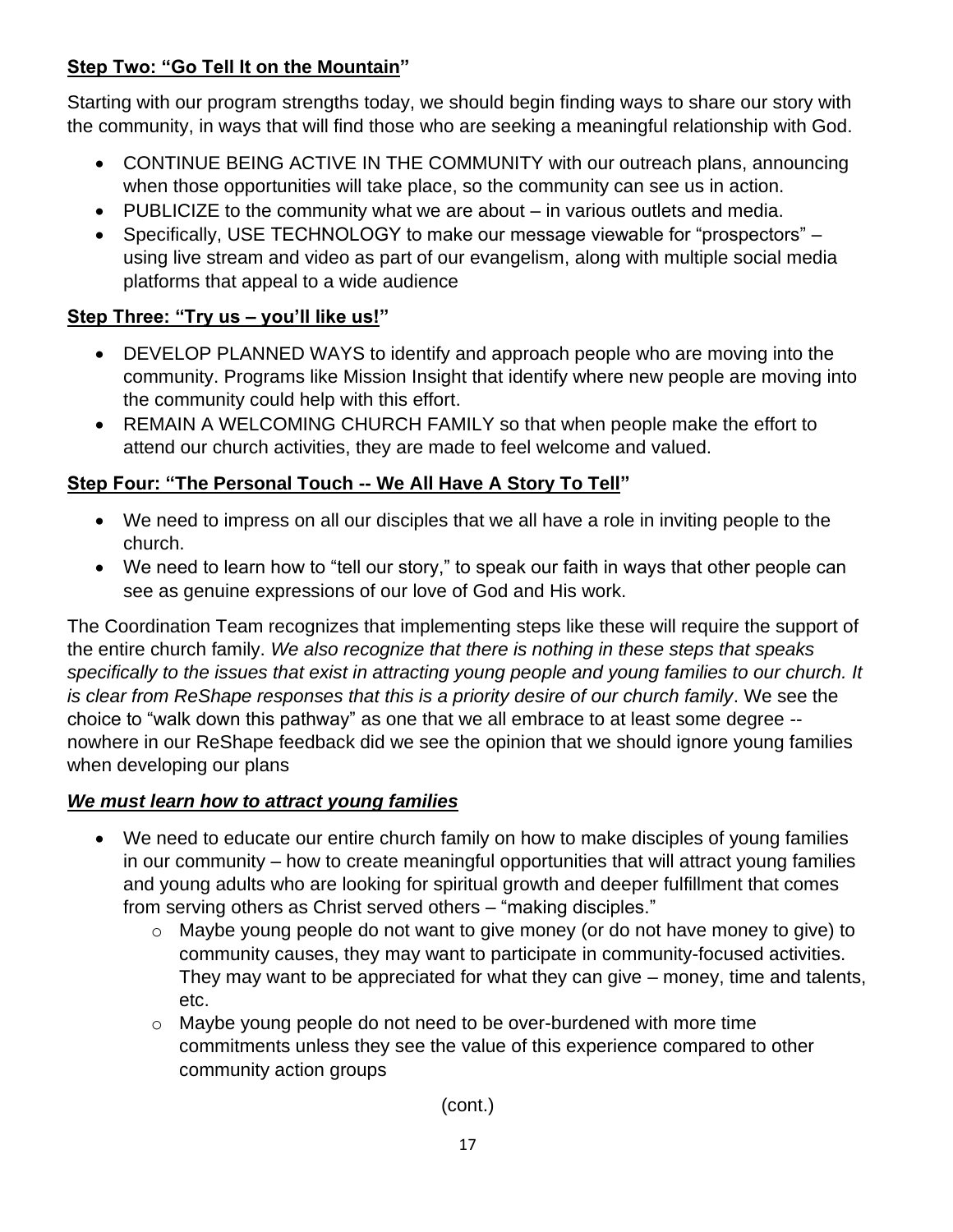- $\circ$  They may need alternative opportunities for how and when they have worship, Sunday School, small group experiences, church committee participation – the times that suit our older population often conflict with other "musts" that these families face.
- $\circ$  Can we provide services the young parent needs childcare, transportation to after school activities, family time experiences along with "peer time" activities (spiritual growth as well as social opportunities)
- Everything we do today is (understandably?) geared to an older audience because that is who we are – this is much more likely to be true than thinking that we are intentionally scheduling things to exclude younger families and young adults. The unintended result may be that we are making ourselves less attractive to younger families as we seek opportunities that serve most of our disciples.
- We need to evaluate "what it will take" to offer programs that are attractive to young families and young adults, in ways that make them more easily available.
- The Coordination Team would recommend that this evaluation begin by working with Maria Bowers and the rest of the church staff as they define how our new Family Ministry focus at Saint Mark will work.
- The team also recommends that we look for ways to start educating our church family now in what may be necessary to bring young families to the church; there may be books that are available on the subject that we could use as part of a church-wide awareness program. We would want to ensure that such studies were supportive of the direction of the Family Ministry program.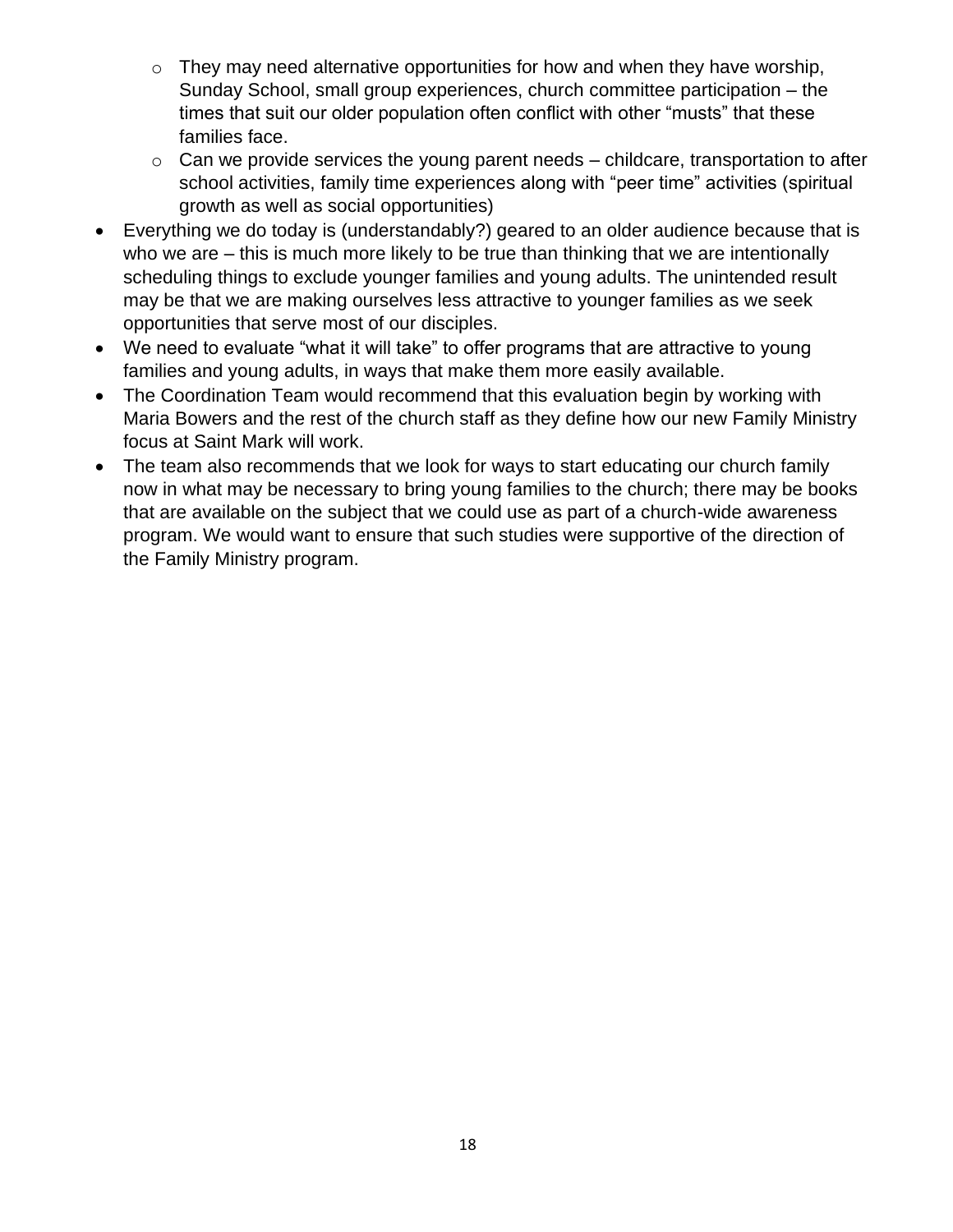## **ACCOUNTABILITY – FOLLOW-UP AND SUPPORT FOR RESHAPE ACTIONS**

*The Question of Accountability – providing follow-up and support to improve the chances for successfully pursuing the recommendations of ReShape initiatives -- has also been raised.* 

The Coordination Team would propose the following steps to provide accountability and group support for achieving our ReShape pathways:

- COS should be the entity that keeps all its member activities accountable
- COS should achieve consensus on giving out assignments to various parts of the organization
	- o COS should take the lead on organizing any cross-functional study teams.
	- o The ReShape Coordination Team may be asked to provide clarification on what the pathways and questions are about, and on providing information from the ReShape materials that are relevant to the groups being charged with making plans/decisions. The complete set of summaries of the responses from each small group for the eight weeks of ReShape meetings are also included as attachments to this paper.
- Once assignments are given out, the progress being made should be part of COS reporting until the assignment is resolved
- If additional help from COS is required, the groups involved should make this known as soon as a need is identified (do not wait until the next COS meeting). Jeff Weicksel or Cecil Turner (Vice-Chairman of COS) would serve as the contacts who would be notified of any need for COS involvement in between COS meetings.
- There are many actions in response to the ReShape questions that COS does not have to approve – these should be taken when the responsible group is ready to take an action, and COS should be informed "after the fact."
- If the responsible group work team(s) that they need COS blessing before proceeding with an action, then COS should be notified, and a judgment made as to whether the decision can wait until the next regularly scheduled COS or should be expedited.
- Reporting will continue on each pathway/activity until the COS determines that it is not necessary any longer.

## *Timing Considerations*

The Coordination Team is reluctant to name specific timing for completion of each pathway/action:

- Many of these pathways are ongoing work as identified in the matrix
- Other pathways we do not feel qualified to provide a "reasonable" timeframe target. We may see these items as "high priority," but we believe that to "do the work right" we cannot set arbitrary timing.
- If questions become "bogged down," we expect that this will become apparent by reviewing our progress on these pathway/actions at all COS meetings – and we could address the issue at that time.